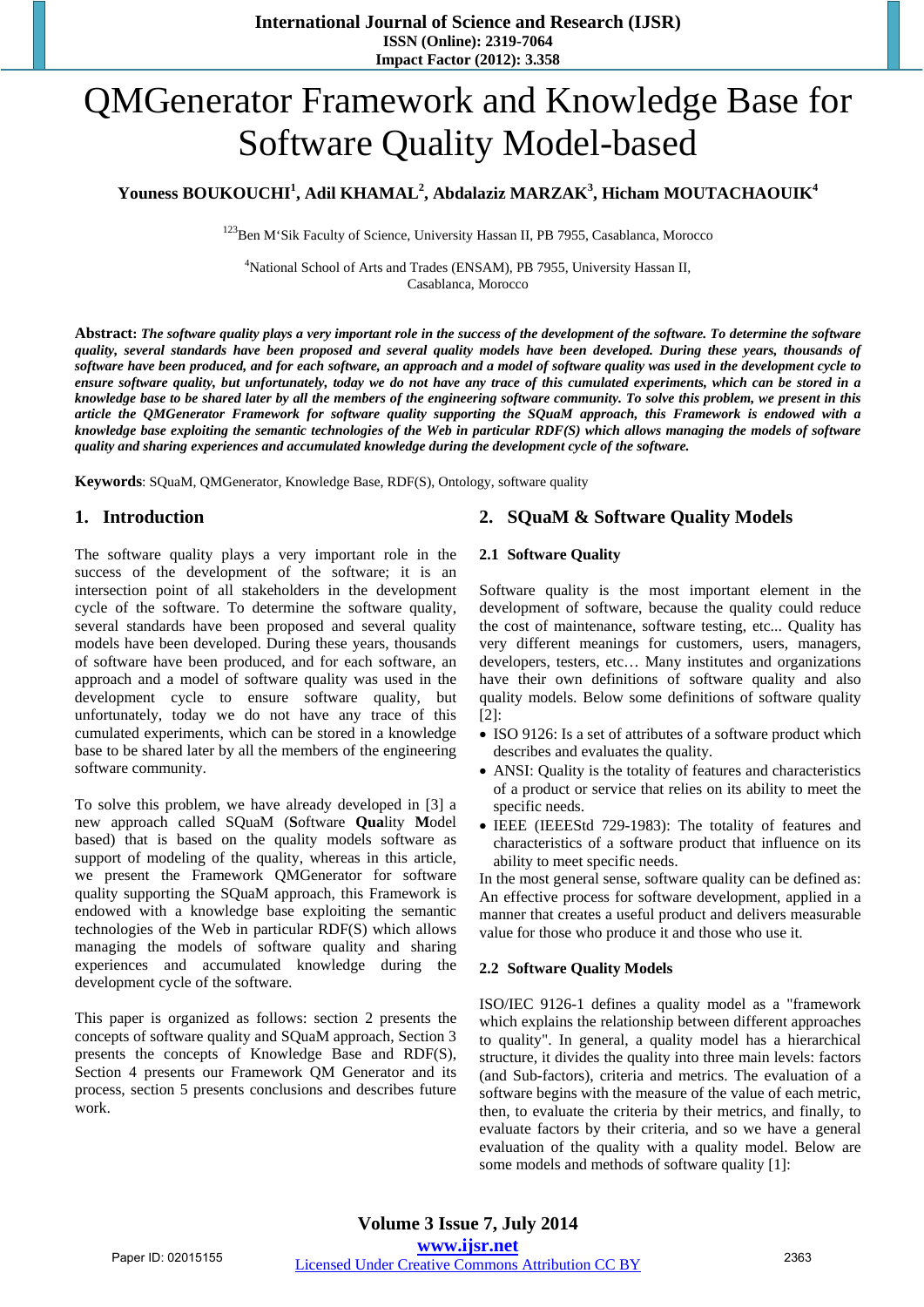## **2.2.1 MCCALL MODEL**

McCall model presents eleven criteria grouped into three visions: operations, revisions and product transitions. This model is allocated as follows: factors, criteria and metrics.

# **2.2.2 BOEHM MODEL**

Boehm's model is similar to the model of McCall. It also presents a hierarchical quality model structured around four levels: high-level characteristics, intermediate-level characteristics, primitive-level characteristics and metrics.

# **2.2.3 DROMEY MODEL**

Dromey model is structured around a process focused on the relationship between quality attributes and sub-attributes, and the attempt to connect the properties of products with attributes. To create this new model, the main idea was to obtain a large model to satisfy various systems. The levels of this model are defined as follows: the properties of the product, quality attributes, sub-attributes and metrics.

# **2.2.4 ISO 9126 ET 25000 MODEL**

The model ISO9126 and ISO 25000, defines and describes a series of characteristic qualities of a software product (internal and external characteristics, characteristics of use) that can be used to specify the functional and non-functional requirements of customers and users. Each characteristic is divided into sub-characteristics, and for each of them, the standard provides a set of metrics to put in place to assess the conformity of the product that is developed from the guidelines requirements.

# **2.2.5 GQM APPROACH**

GOM (Goal, Ouestion, and Metric) [15] is an approach to software metrics that has been promoted by Victor BASILI, GQM defines a measurement model on three levels:

- Conceptual level (goal): A goal is defined for an object, for a variety of reasons, with respect to various models of quality, from various points of view and that is relative to a particular environment.
- Operational level (question): A set of questions is used to define models of the object of study and then focuses on that object to characterize the assessment or achievement of a specific goal.
- Quantitative level (metric): A set of metrics, based on the models, is associated with every question in order to give answers in a measurable way.

# **2.3 Quality Metamodel**

After a detailed study [1] on quality models we have determined the specifics of each model and we have proposed [2] a general metamodel for software quality (Figure 1). This quality metamodel is divided into hierarchical elements. It structures quality into three levels: view, characteristic and metric, whose characteristics can be divided into several sub-characteristics and so on.

a) Overview (Point of view): Quality can be perceived with various points of view, differences of views are mainly due to the fact that the project has many stakeholders, each stakeholder perceives the quality of its manner, what implies a prospect focused on the specific requirements of stakeholder towards the system.

- b) Characteristic: After the view, we find the characteristics, (called Factors, Goals, Properties, etc), these characteristics are broken up into several undercharacteristics until arrived in granular indecomposable characteristics and which are directly measurable by metrics.
- c) Metric: It is used to measure and evaluate a characteristic by values.



**Figure 1:** A Metamodel for Software Quality Models

# **2.4 SQuaM : Software Quality Model based**

SQuaM (for **S**oftawre **Qua**lity **M**odel based) is a process of definition, modeling, implementation, evaluation and continuous improvement of software quality. It's an approach based on a model of software quality (McCall, ISO 9126,...) to evaluate the quality, it can transform the needs and requirements of users in a model of software quality. SQuaM is applicable for all types of software, and during all phases of the life cycle of software, it is only enough to have specific metrics for each phase of the life cycle, and involve them in the proposed model. The approach SQuaM provides at any time the status of software quality using measured metrics.

SQuaM consists of five steps: DMIEI (Figure 2), each step is related to the other step. Its implementation allows measuring to what extent a software product of the model quality must respect the model that is defined according to the requirements of the users. Every step is assured by experts in every domain quality, and in every step there is a set of the interacted activities by flows of object: Model, Report, code.



**Figure 2:** Five steps of SQuaM process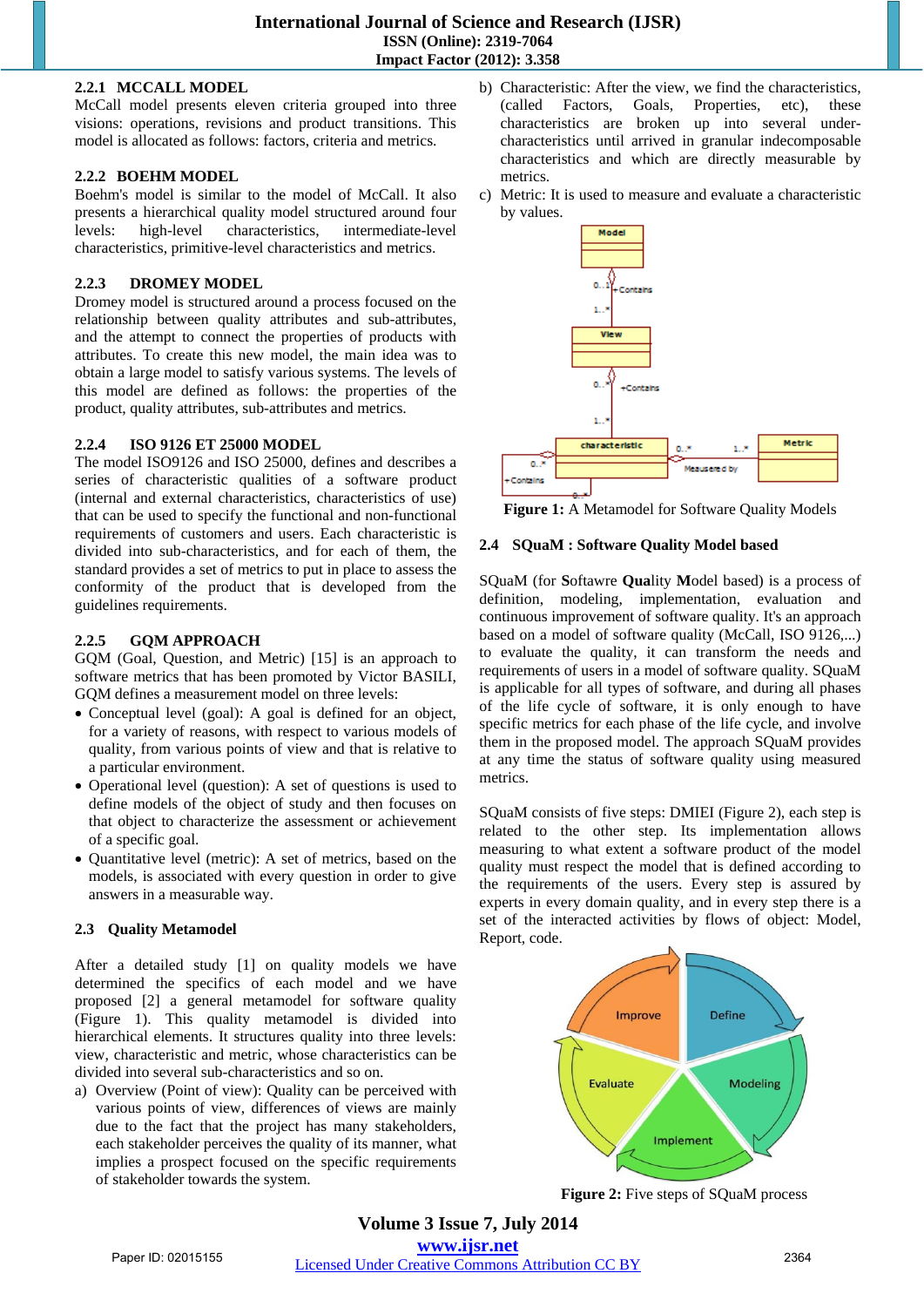# **3. The representation of knowledge base**

# **3.1 Semantic Web**

Web evolved in a exponential way during these last decades, causing a proliferation of heterogeneous documents that are difficult to consult because their structure is very limited and which did not allow a real sharing of the knowledge. The arrival of XML (Extensible Markup Language) in 1998, gave a framework to the knowledge by the structuring and creation of new Web languages intended for a perfect sharing of the knowledge, and a new idea of the Web was presented in May, 2001 by Tim Berners-Lee et al, it is the Semantic Web. The Semantic Web provides a common framework that allows data to be shared and reused.

The W3C (for World Wide Web Consortium) has worked for the implementation of the new languages and the tools supporting the semantic Web (Figure 3) , as: XML, RDF/RDFS, OWL, etc., whose common objective is to participate in a representation of the knowledge according to the new architecture, and thus to allow easier sharing and better organization of the knowledge.



**Figure 3:** Semantic Web Layer Cake

# **3.2 Quality model & Ontologies**

# **3.2.1 Ontologie**

The term "ontology" comes from the field of philosophy that is related to the study of being or existence. By analogy, this term is used in computer sciences at the beginning of the 90s to indicate among other definitions [8]: " *explicit specification of a conceptualization* ". Ontology is one of the basic concepts of the semantic Web, they are used for the modeling of resources of the Web starting from conceptual representations of the concerned fields, thus, to allow programs to make inferences. It defines the concepts, relationships, and other distinctions that are relevant for modeling a domain. The specification takes the form of the definitions of representational vocabulary (classes, relations, and so forth), which provide meanings for the vocabulary and formal constraints on its coherent use. There are several types of formalisms and languages to represent ontology [7] as: RDF (S), OWL, UML (OCL).

# **3.2.2 Ontology for Software Quality Models**

Based on the metamodel for software quality, we can determine the basic concepts in the field of software quality (model, view, characteristic metric) as well as the properties of every concept and relations that connect these concepts between them. The following figure (Figure 4) shows the ontology model of software quality that we realized after modeling concept in this area based on the study presented in [1], a model of software quality is evaluated using several point of view, each point of view is defining a set of characteristics, these characteristics can consist of several sub characteristics, and each characteristic is measured by one or more metrics, finally, these metrics are evaluated by a value.

# **3.3 RDF/RDFS et SPARQL**

# **3.3.1 RDF(S)**

RDF (Resource Description Framework) was introduced and recommended by W3C, it is the model of data that organizes within triplets the factual knowledge of the domain. This triplet consists of a subject, a predicate and an object. A triplet is interpreted as follows: " *the subject has for predicate the object* ". RDF is a higher level of description than XML that is based on a hierarchical structure of documents. An RDF expression is also called an RDF graph. The language RDF plan (RDFS) has as an objective the definition of the vocabulary of the structural knowledge of the domain. It allows describing the classes and the properties for resources RDF; it was introduced and recommended by W3C.

The use of RDF and RDFS is often noted RDF(S), they are widely used in computer systems to share knowledge. In our study we focus on quality models, we have created an RDF file which will be a knowledge base of software quality models, and to give a vocabulary and semantic to the data containing in the file RDF, we have defined a file RDFS (figure 5b) which presents the ontology of the quality models.



**Figure 4:** A graphic design for Ontology of quality meta model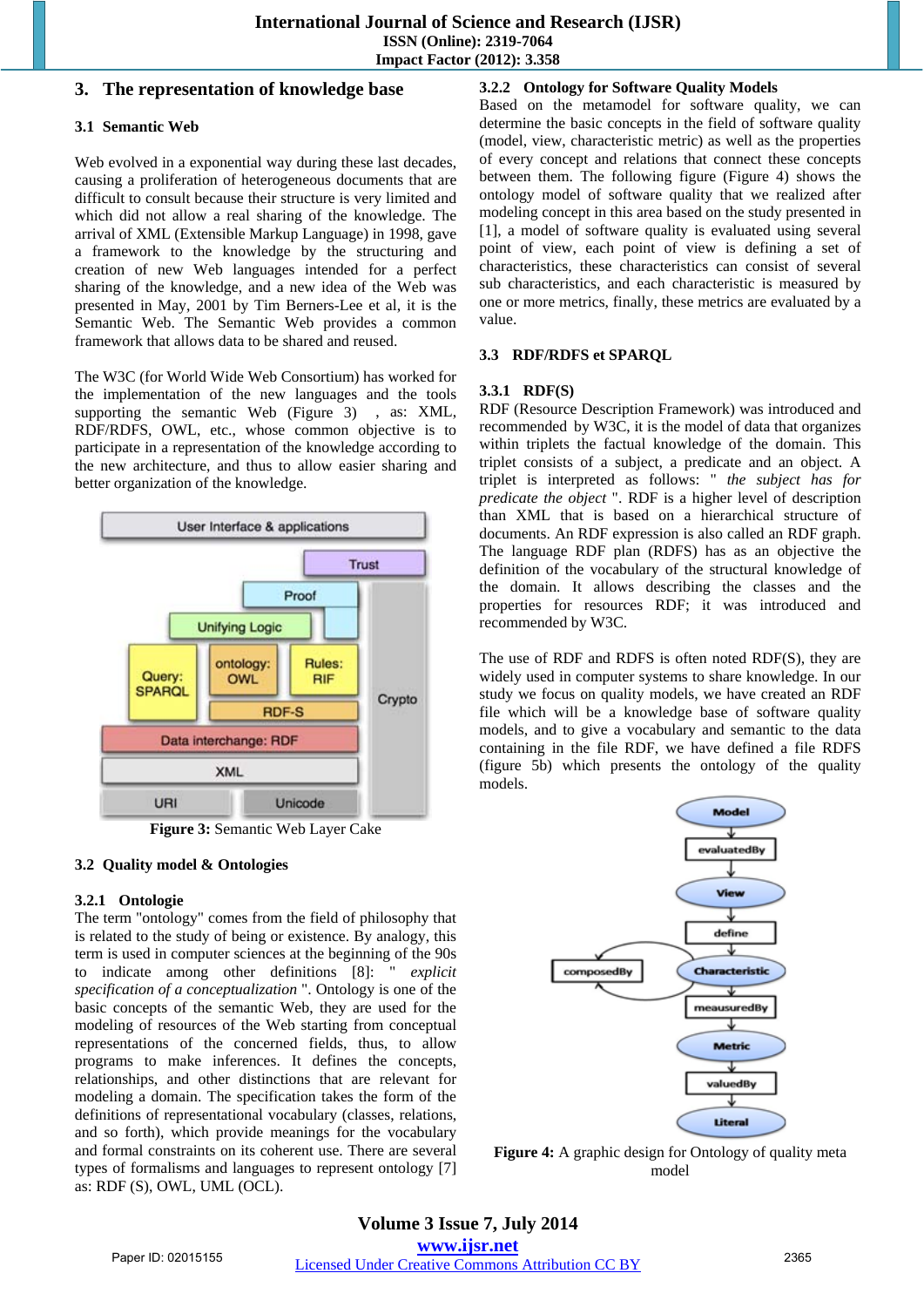| $\langle$ ?xml version="1.0"? $>$                        |
|----------------------------------------------------------|
| <rdf:rdf< td=""></rdf:rdf<>                              |
| xmlns:rdf="http://www.w3.org/1999/02/22-                 |
| rdf-syntax-ns#">                                         |
| <model rdf:id="ISO9126"></model>                         |
| $\langle$ evaluatedBy $>$                                |
| <rdf:seq></rdf:seq>                                      |
| <rdf:li></rdf:li>                                        |
| <view rdf:id="External_Quality"></view>                  |
| <define></define>                                        |
| <rdf:seq></rdf:seq>                                      |
| <rdf:li></rdf:li>                                        |
| <characteristic rdf:id="Functionality"></characteristic> |
| $\langle$ composedBy>                                    |
| $<$ rdf:Seq $>$                                          |
| <rdf:li></rdf:li>                                        |
| <characteristic rdf:id="Suitability"></characteristic>   |
| $<$ meausuredBy $>$                                      |
| <metric rdf:id="Functional_adequacy"></metric>           |
| <valuedby>0.85</valuedby>                                |
|                                                          |
|                                                          |

#### **Figure 5a :** RDF file

| $\langle$ ?xml version="1.0"?>                                                                                                   |
|----------------------------------------------------------------------------------------------------------------------------------|
| <rdf:rdf <="" td="" xmlns:rdf="http://www.w3.org/1999/02/22-rdf-&lt;/td&gt;&lt;/tr&gt;&lt;tr&gt;&lt;td&gt;syntax-ns#"></rdf:rdf> |
| xmlns:rdfs="http://www.w3.org/2000/01/rdf-schema#">                                                                              |
| <rdfs:class rdf:id="Model"></rdfs:class>                                                                                         |
| <rdfs:class rdf:id="View"></rdfs:class>                                                                                          |
| <rdfs:class rdf:id="Characteristic"></rdfs:class>                                                                                |
| <rdfs:class rdf:id="Metric"></rdfs:class>                                                                                        |
| <rdfs:property rdf:id="evaluatedBy"></rdfs:property>                                                                             |
| <rdfs:domain rdf:resource="#Model"></rdfs:domain>                                                                                |
| <rdfs:range rdf:resource="#View"></rdfs:range>                                                                                   |
| $\langle \text{rdfs:Property} \rangle$                                                                                           |
| <rdfs:property rdf:id="define"></rdfs:property>                                                                                  |
| <rdfs:domain rdf:resource="#View"></rdfs:domain>                                                                                 |
| <rdfs:range rdf:resource="#Characteristic"></rdfs:range>                                                                         |
| $\langle rdfs:Property\rangle$                                                                                                   |
| <rdfs:property rdf:id="composedBy"></rdfs:property>                                                                              |
| <rdfs:domain rdf:resource="#Characteristic"></rdfs:domain>                                                                       |
| <rdfs:range rdf:resource="#Characteristic"></rdfs:range>                                                                         |
| $\langle \text{rdfs:Property} \rangle$                                                                                           |
| <rdfs:property rdf:id="meausuredBy"></rdfs:property>                                                                             |
| <rdfs:domain rdf:resource="#Characteristic"></rdfs:domain>                                                                       |

**Figure 5b:** RDFS file

# **3.3.2 SPARQL**

SPARQL (SPARQL Protocol for RDF and Query Language) is one of the key technologies of the Semantic Web, it is a query language and protocol -such as SQL for relational databases, which allows searching, adding, modifying or deleting RDF data. It was created by W3C and became an official recommendation 15 January 2008. Above is an example of SPARQL query that returns a list of characteristics from the knowledge base RDF (Figure 6) type:

**Figure 6:** The result of executing a SPARQL query on the RDF knowledge base

# **4. QMGenerator Framework**

## **4.1 Principles and Functionality**

The QMGenerator is Framework for the software quality supporting the SQuaM approach for the software quality, it offers an environment allowing to make the modeling, the evaluation, the improvement of the quality models and as well as the saving and the sharing of the models used and improved in a knowledge base (Figure 7). The framework QMGenerator provide the following functions:

- Quality Modeling
- Quality evaluation.
- Quality Improvement
- Quality storing and sharing in the knowledge base

## **4.2 Process and Architecture**

## **4.2.1 Modeling Process**

The modeling of the models of quality is done by respecting a metamodel of software quality which we have already defines in [2], the generated models respect the following the hierarchy: Views, characteristics (and subcharacteristics) and the metric (Figure 8). Considering the importance of XML technologies in the computer sciences and in particular the Web, QMGenerator instantiate quality models in a file RDF/XML. In the phase of definition of metric, QMGenerator presents to the users a glossary of metric to simplify their tasks, this glossary contains the syntax of each metric (ID, Name, Description, Reference, Formula, Audience, scaleType, Value, Interpretation, ...).



**Figure 8:** Modeling Process & models generation

## **4.3 Evaluation process**

The evaluation of the quality is made through the generated quality model, developers ( or other participants responsible for the quality) associate values to the metrics after measuring them. And then, the QMGenerator, starting from these measured values during the life cycle of software, creates a digital or graphic representation of these characteristics composing the model of quality and creating a software quality report (Figure 9).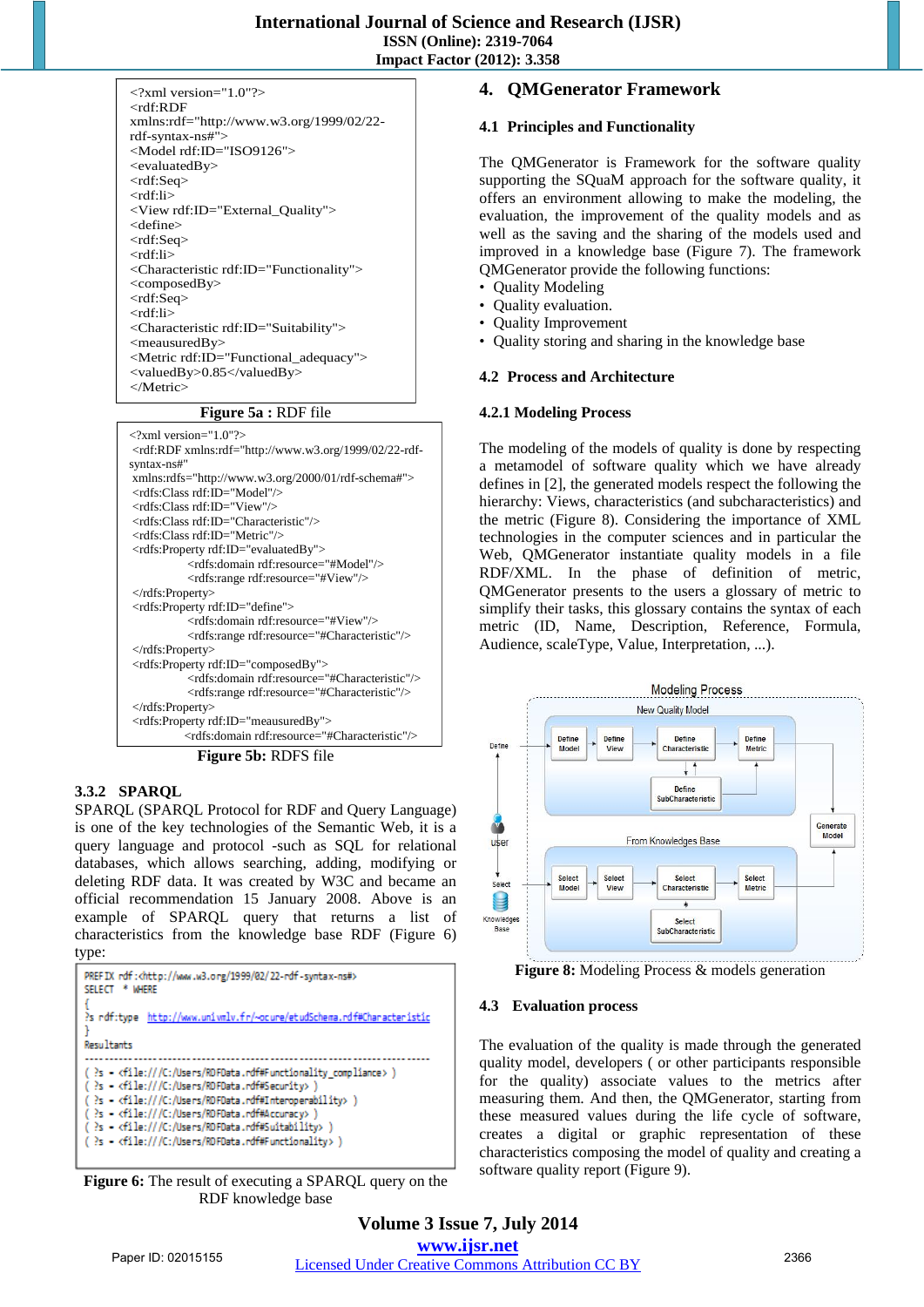## **International Journal of Science and Research (IJSR) ISSN (Online): 2319-7064 Impact Factor (2012): 3.358**



#### **4.4 Improvement Process**

The QMGenerator allows quality managers to make improvements in the model, these improvements include making additions, updating or deletions of views, features or metrics. Once these improvements are made, the model is a valid shareable knowledge among all members of the community of software engineering.

#### **4.5 Technical Architecture**

The QMGenerator Framework is developed by using java language in Eclipse environment , we used RDFS to the modeling and representation of the ontology domain, we used the RDF files to save knowledge in the form of triplets, and we used the JENA API for the management of knowledge (Figure 11). Jena is a Java framework for building Semantic Web applications. It provides an extensive Java libraries for helping developers develop code that handles RDF, RDFS, RDFa, OWL and SPARQL in line with published W3C recommendations. Jena includes a rule-based inference engine to perform reasoning based on OWL and RDFS ontologies, and a variety of storage strategies to store RDF triples in memory or on disk.



**Figure 10:** Improvement Process & sharing knowledge



**Figure 11:** Technical Architecture

# **5. Conclusion**

In this article, we presented our QMGenerator Framework for software quality based model, as well as a knowledge base of quality models to facilitate the sharing of knowledge and expertise in this area. We shall, in future work , implement our Framework in a software development project, and direct our Framework to other sectors such as industry, HR, ...

# **References**

[1] Comparative Study of Software Quality Models, Youness BOUKOUCHI et al, the International Journal of Computer Science Issues, April 2013.